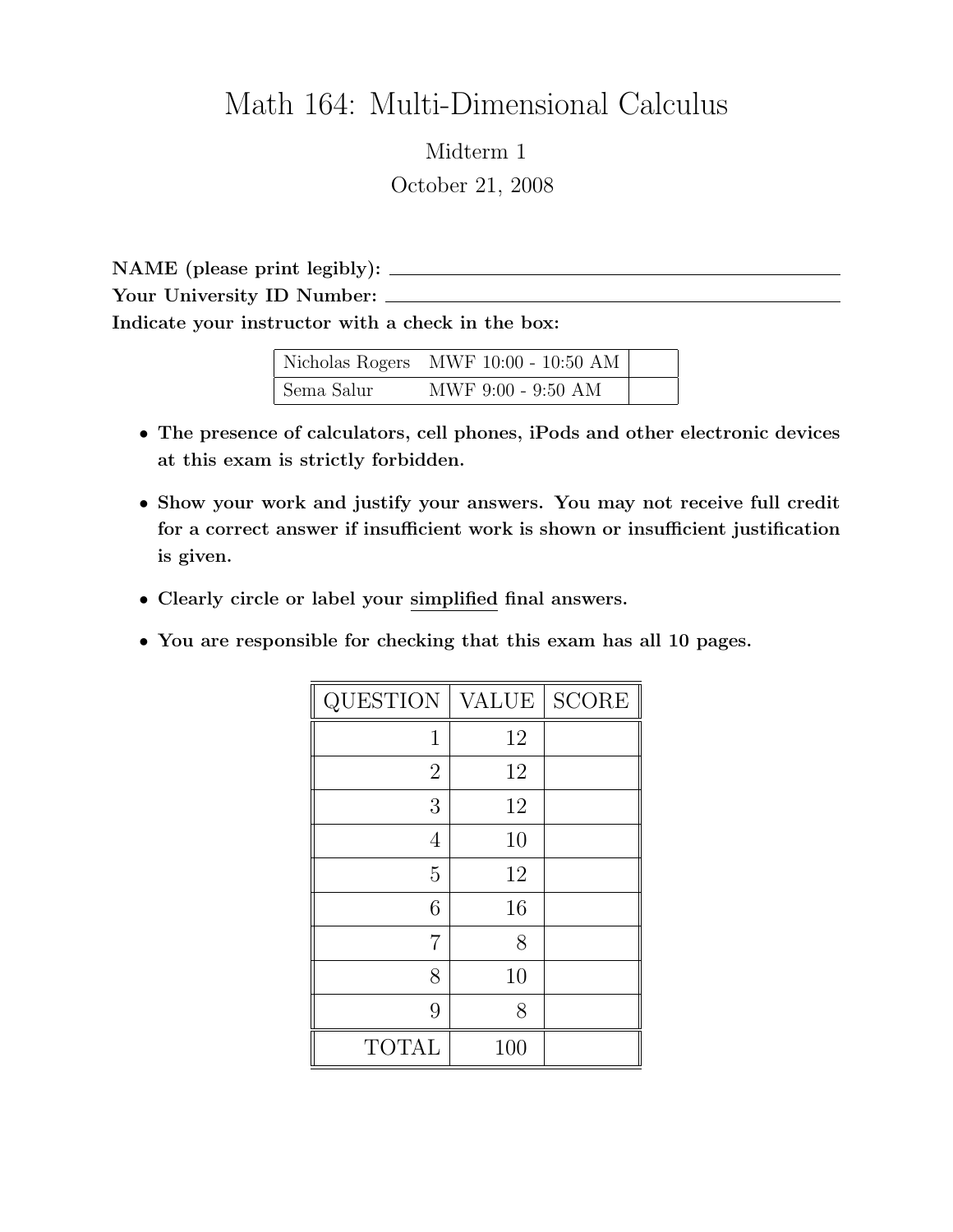## Formulas

$$
d = \sqrt{(x_2 - x_1)^2 + (y_2 - y_1)^2 + (z_2 - z_1)^2}
$$
  
\n
$$
\vec{u} \cdot \vec{v} = u_1v_1 + u_2v_2 + u_3v_3 \qquad \vec{u} \times \vec{v} = \begin{vmatrix} \vec{i} & \vec{j} & \vec{k} \\ u_1 & u_2 & u_3 \\ v_1 & v_2 & v_3 \end{vmatrix}
$$
  
\n
$$
\vec{u} \cdot \vec{v} = |\vec{u}||\vec{v}|\cos\theta \qquad |\vec{u} \times \vec{v}| = |\vec{u}||\vec{v}|\sin\theta
$$
  
\n
$$
\text{comp}_{\vec{u}}\vec{v} = \frac{\vec{u} \cdot \vec{v}}{|\vec{u}|} \qquad \text{proj}_{\vec{u}}\vec{v} = \frac{\vec{u} \cdot \vec{v}}{|\vec{u}|^2}\vec{u}
$$
  
\n
$$
\vec{r} = \vec{r_0} + t\vec{v} \qquad \vec{n} \cdot (\vec{r} - \vec{r_0}) = 0
$$
  
\n
$$
L = \int_a^b |\vec{r}'(t)| dt
$$
  
\n
$$
\vec{T}(t) = \frac{\vec{r}'(t)}{|\vec{r}'(t)|} \qquad \vec{N}(t) = \frac{\vec{T}'(t)}{|\vec{T}'(t)|} \qquad \vec{B}(t) = \vec{T}(t) \times \vec{N}(t)
$$
  
\n
$$
\kappa(t) = \frac{|\vec{T}'(t)|}{|\vec{r}'(t)|} = \frac{|\vec{r}'(t) \times \vec{r}''(t)|}{|\vec{r}'(t)|^3}
$$
  
\n
$$
L(x, y) = f(x_0, y_0) + \frac{\partial f}{\partial x}(x_0, y_0) \cdot (x - x_0) + \frac{\partial f}{\partial y}(x_0, y_0) \cdot (y - y_0)
$$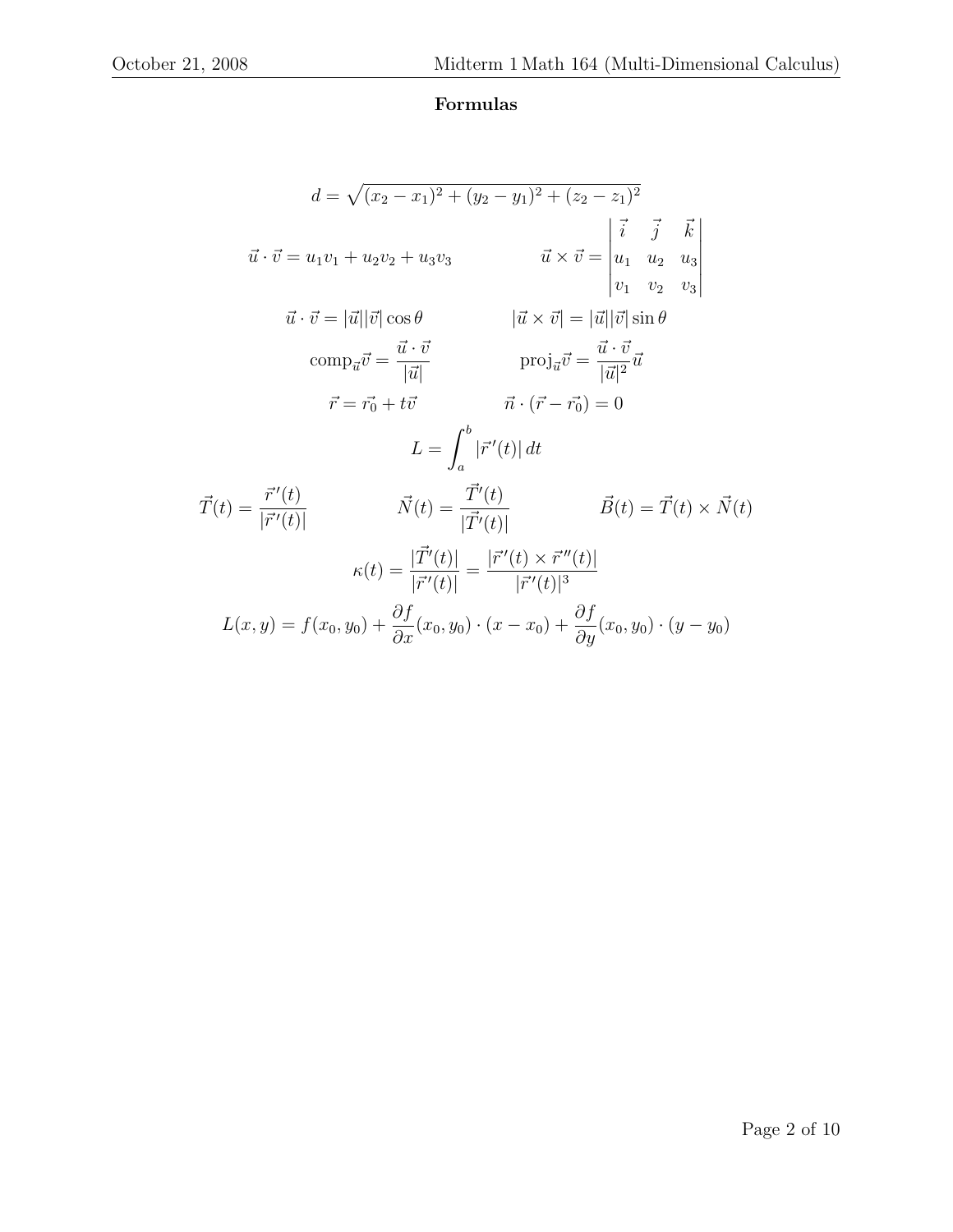1. (12 points) Let  $\vec{v} = 4\vec{i} - \vec{j} + \vec{k}$  and  $\vec{w} = 2\vec{i} + 3\vec{j} - \vec{k}$ . Find:

(a)  $\vec{v} \cdot \vec{w}$ 

$$
\vec{v} \cdot \vec{w} = 4 \cdot 2 - 1 \cdot 3 + 1(-1) = 4.
$$

(b)  $\cos \theta$ , where  $\theta$  is the angle between  $\vec{v}$  and  $\vec{w}$ .

Since  $\vec{v} \cdot \vec{w} = |\vec{v}| |\vec{w}| \cos \theta$ ,

$$
\cos \theta = \frac{\vec{v} \cdot \vec{w}}{|\vec{v}||\vec{w}|} = \frac{4}{\sqrt{4^2 + (-1)^2 + 1^2}\sqrt{2^2 + 3^2 + (-1)^2}} = \frac{4}{\sqrt{18}\sqrt{14}} = \boxed{\frac{2}{3\sqrt{7}}}.
$$

(c) a scalar s such that  $\vec{v}$  is orthogonal to  $\vec{v} - s \vec{w}$ .

We'd like  $\vec{v} \cdot (\vec{v} - s \vec{w}) = 0.$ 

$$
\vec{v} \cdot (\vec{v} - s\vec{w}) = \vec{v} \cdot \vec{v} - s(\vec{v} \cdot \vec{w})
$$

$$
= |\vec{v}|^2 - 4s = 18 - 4s.
$$

Thus  $4s = 18$ , or  $s = \frac{9}{2}$  $\frac{9}{2}$ .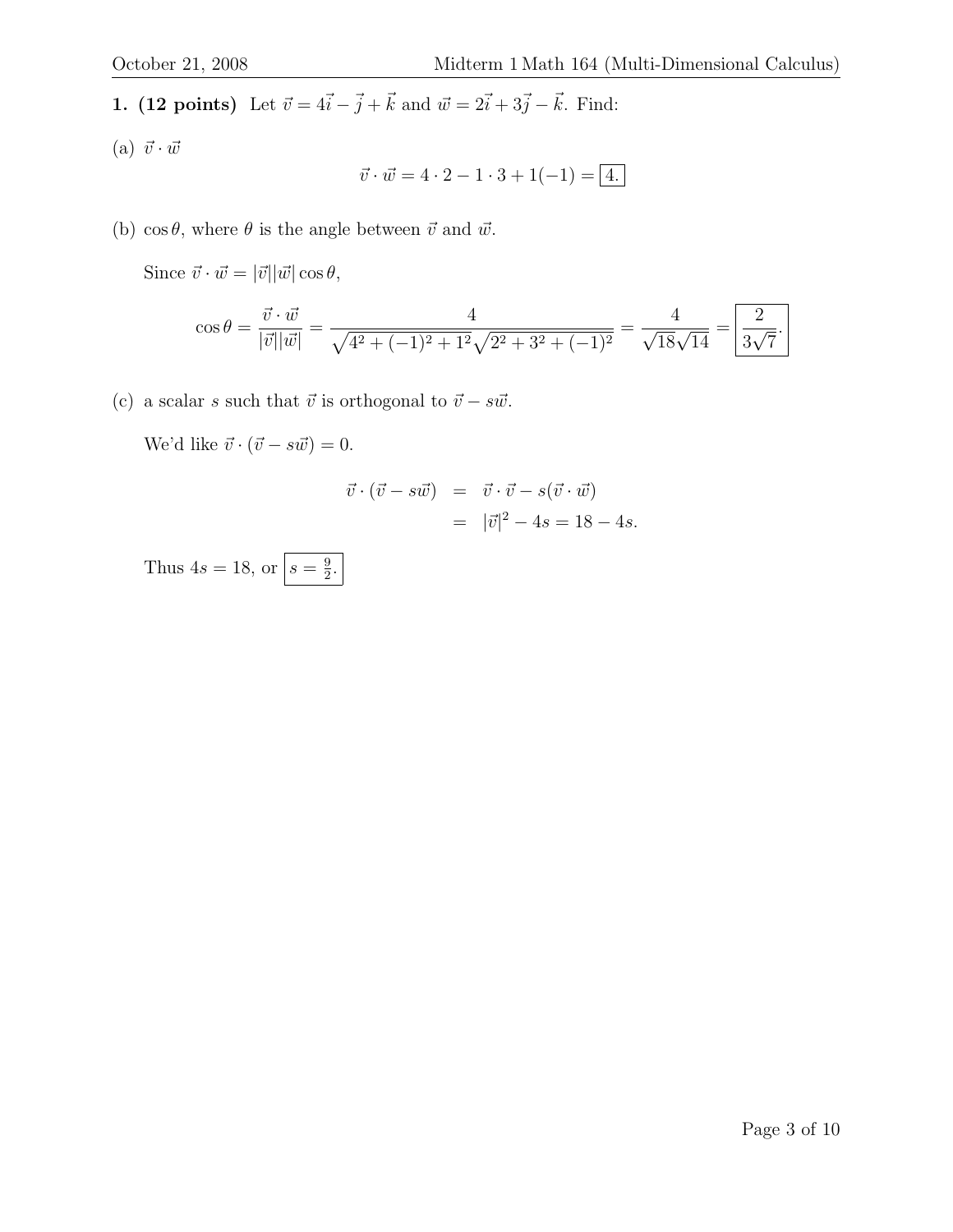2. (12 points) Find an equation for the plane that passes through the origin and is parallel to the vectors  $\vec{v} = \vec{i} - 2\vec{j} - 3\vec{k}$  and  $\vec{w} = -\vec{i} + \vec{j} + 2\vec{k}$ .

The normal vector for this plane must be perpendicular to both of the given vectors, so we use the cross product.

$$
\vec{v} \times \vec{w} = \begin{vmatrix} \vec{i} & \vec{j} & \vec{k} \\ 1 & -2 & -3 \\ -1 & 1 & 2 \end{vmatrix}
$$
  
=  $\vec{i} \begin{vmatrix} -2 & -3 \\ 1 & 2 \end{vmatrix} - \vec{j} \begin{vmatrix} 1 & -3 \\ -1 & 2 \end{vmatrix} + \vec{k} \begin{vmatrix} 1 & -2 \\ -1 & 1 \end{vmatrix}$   
=  $-\vec{i} + \vec{j} - \vec{k}$ .

Then the equation for the plane is given by  $\vec{n} \cdot (\vec{r} - \vec{r_0}) = 0$ . Since  $\vec{r_0} = \langle 0, 0, 0 \rangle$  is the origin,  $\vec{n}\cdot\vec{r_0}=0$  and we obtain

$$
-x + y - z = 0.
$$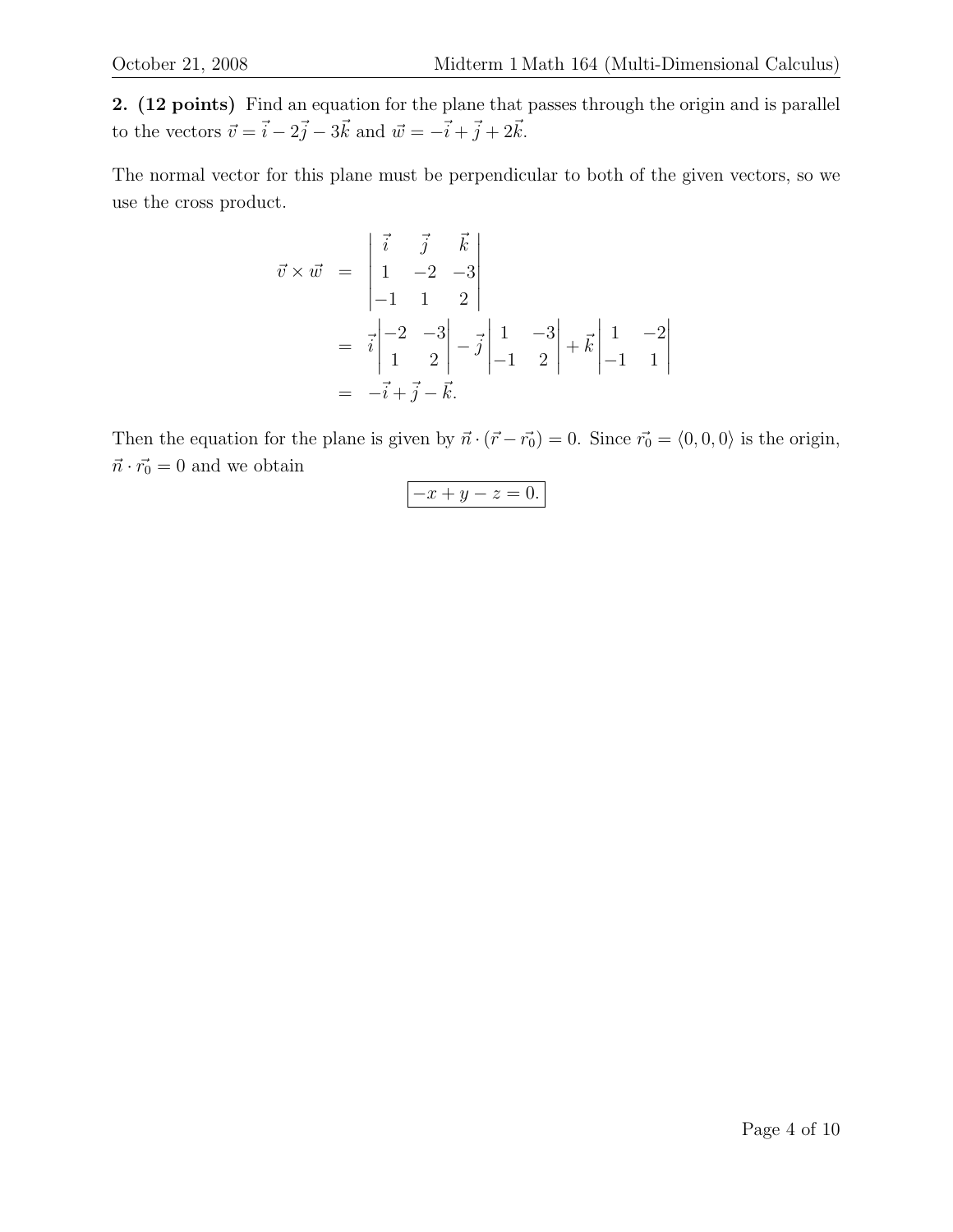**3.** (12 points) A triangle in  $\mathbb{R}^3$  has vertices  $A(3, 4, -1)$ ,  $B(0, 0, 3)$  and  $C(1, 0, -4)$ .

(a) Find the perimeter of the triangle.

We use the distance formula three times:

$$
AB = \sqrt{(0-3)^2 + (0-4)^2 + (3-(-1))^2} = \sqrt{(-3)^2 + (-4)^2 + 4^2} = \sqrt{41};
$$
  
\n
$$
AC = \sqrt{(1-3)^2 + (0-4)^2 + (-4-(-1))^2} = \sqrt{(-2)^2 + (-4)^2 + (-3)^2} = \sqrt{29};
$$
  
\n
$$
BC = \sqrt{(1-0)^2 + (0-0)^2 + (-4-3)^2} = \sqrt{1^2 + 0^2 + 7^2} = \sqrt{50} = 5\sqrt{2}.
$$
  
\nThus the total perimeter is  $\sqrt{41} + \sqrt{29} + 5\sqrt{2}$ .

(b) Find the area of the triangle.

Recall that the magnitude of the cross product  $\overrightarrow{AB} \times \overrightarrow{AC}$  is the area of the parallelogram spanned by  $\overrightarrow{AB}$  and  $\overrightarrow{AC}$ . The area of the triangle is half the area of this parallelogram. Now  $\vec{AB} = -3\vec{i} - 4\vec{j} + 4\vec{k}$  and  $\vec{AC} = -2\vec{i} - 4\vec{j} - 3\vec{k}$ , so

$$
\overrightarrow{AB} \times \overrightarrow{AC} = \begin{vmatrix} \vec{i} & \vec{j} & \vec{k} \\ -3 & -4 & 4 \\ -2 & -4 & -3 \end{vmatrix}
$$
  
=  $\vec{i} \begin{vmatrix} -4 & 4 \\ -4 & -3 \end{vmatrix} - \vec{j} \begin{vmatrix} -3 & 4 \\ -2 & -3 \end{vmatrix} + \vec{k} \begin{vmatrix} -3 & -4 \\ -2 & -4 \end{vmatrix}$   
=  $28\vec{i} - 17\vec{j} + 4\vec{k}$ .

So the area of the triangle is

$$
A = \frac{1}{2} |\overrightarrow{AB} \times \overrightarrow{AC}| = \frac{\sqrt{28^2 + (-17)^2 + 4^2}}{2} = \frac{\sqrt{784 + 289 + 16}}{2} = \frac{\sqrt{1089}}{2} = \boxed{\frac{33}{2}}.
$$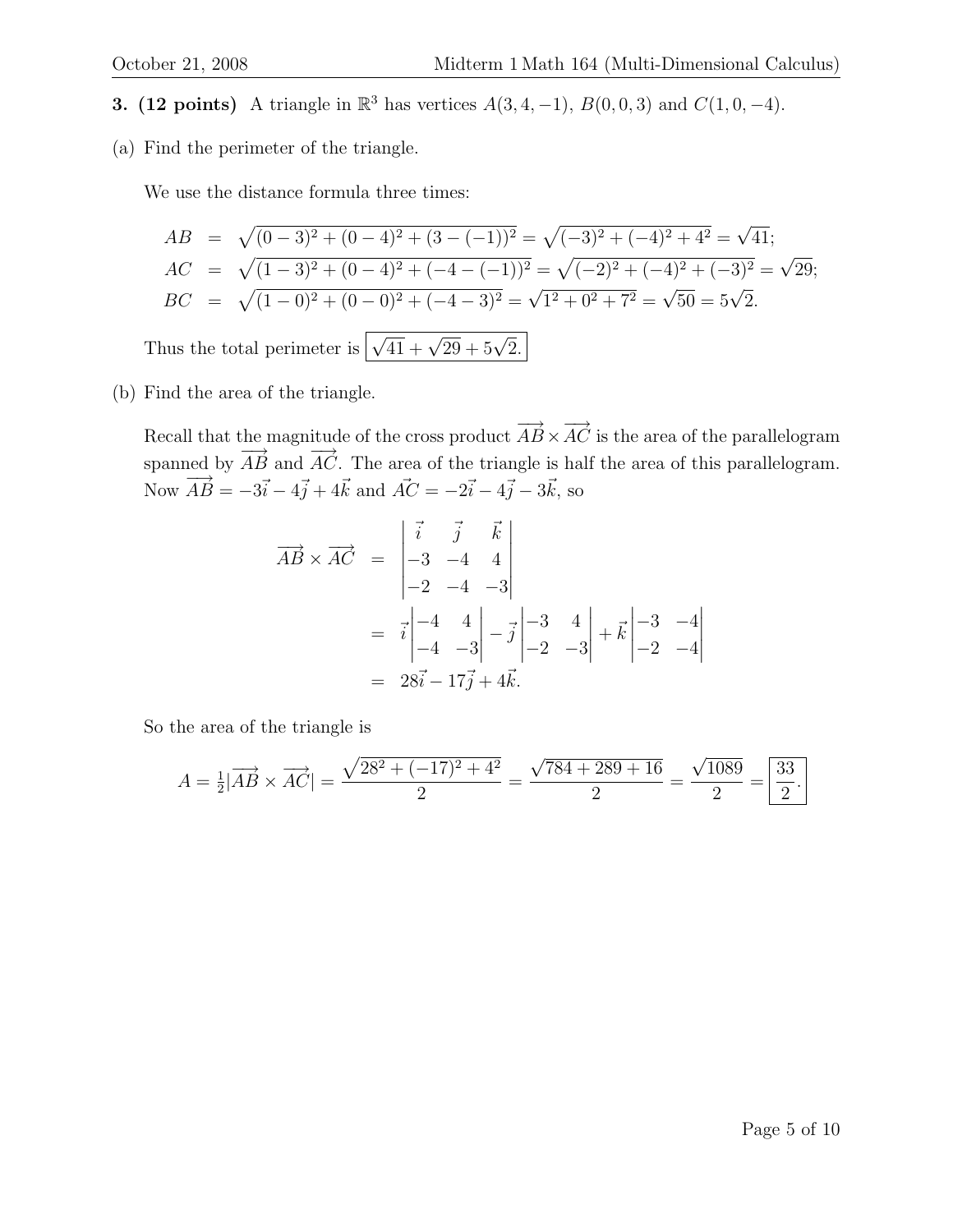4. (10 points) Find the parametric equations for the tangent line to the graph of the vector function  $\vec{F}(t) = \langle \sin t, \cos t, 3t \rangle$  at the point  $P_0$  corresponding to  $t_0 = 0$ .

To find the tangent line, we need to know  $P_0$  and the tangent vector  $\vec{F}^{\prime}(0)$ .

$$
P_0 = \vec{F}(0) = \langle \sin 0, \cos 0, 3(0) \rangle = \langle 0, 1, 0 \rangle.
$$
  

$$
\vec{F}'(t) = \langle \cos t, -\sin t, 3 \rangle;
$$
  

$$
\vec{F}'(0) = \langle \cos 0, -\sin 0, 3 \rangle = \langle 1, 0, 3 \rangle.
$$

So the parametrization of the tangent line is given by

$$
\vec{r}(t) = P_0 + t\vec{F}'(0) = \langle 0, 1, 0 \rangle + t\langle 1, 0, 3 \rangle,
$$

or equivalently,

$$
x(t) = t;
$$
  $y(t) = 1;$   $z(t) = 3t.$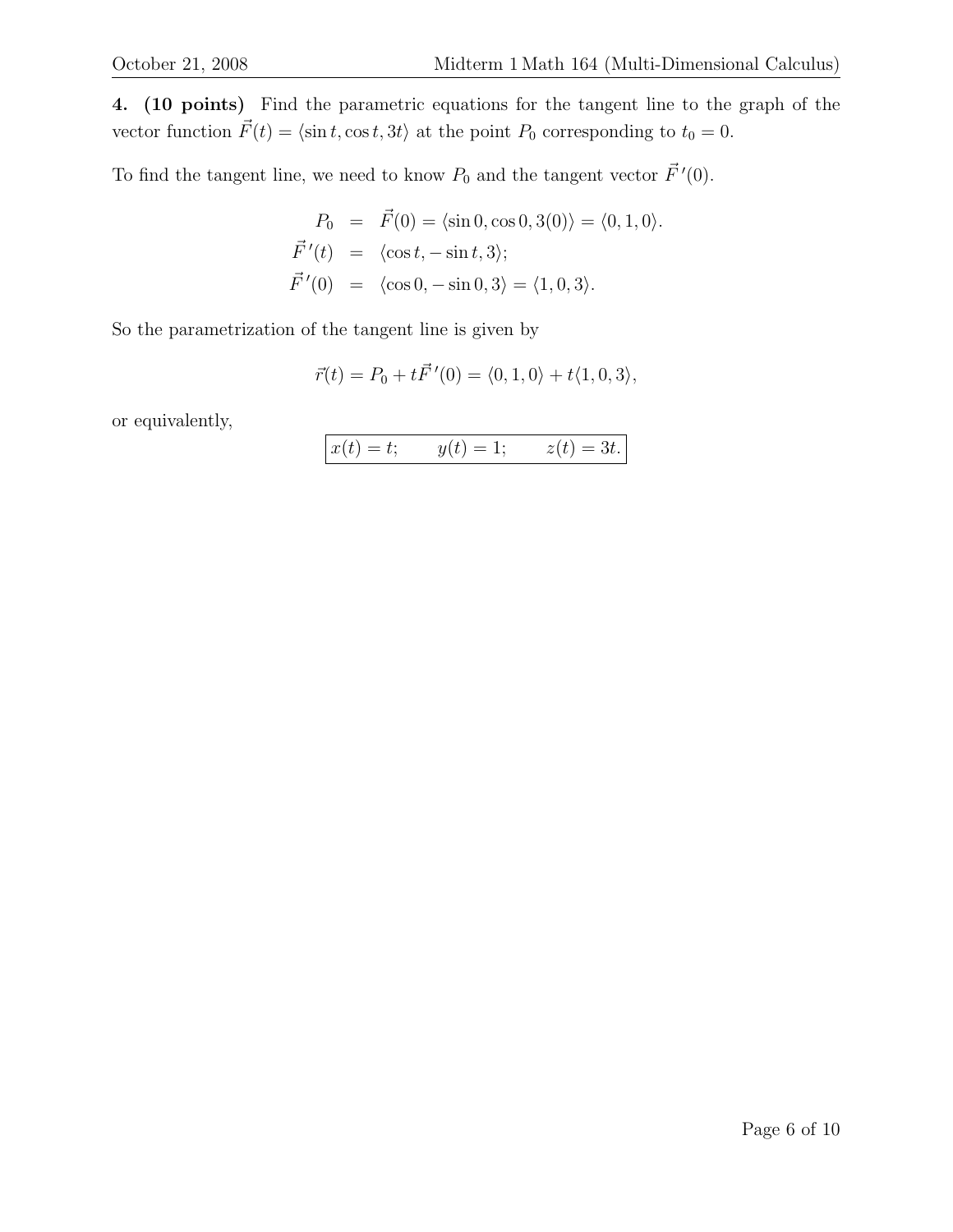**5.** (12 points) Find the velocity  $\vec{v}(t)$ , the speed  $|\vec{v}(t)|$  and the acceleration  $\vec{a}(t)$  for the body with position vector  $\vec{r}(t) = t\vec{i} + 2t\vec{j} + te^t\vec{k}.$ 

$$
\vec{v}(t) = \vec{r}'(t) = \left[\vec{i} + 2\vec{j} + (e^t + te^t)\vec{k}\right] \n|\vec{v}(t)| = \sqrt{1^2 + 2^2 + (e^t + te^t)^2} = \sqrt{5 + e^{2t}(t + 1)^2} \n\vec{a}(t) = \vec{v}'(t) = (e^t + e^t + te^t)\vec{k} = \boxed{e^t(t + 2)\vec{k}}.
$$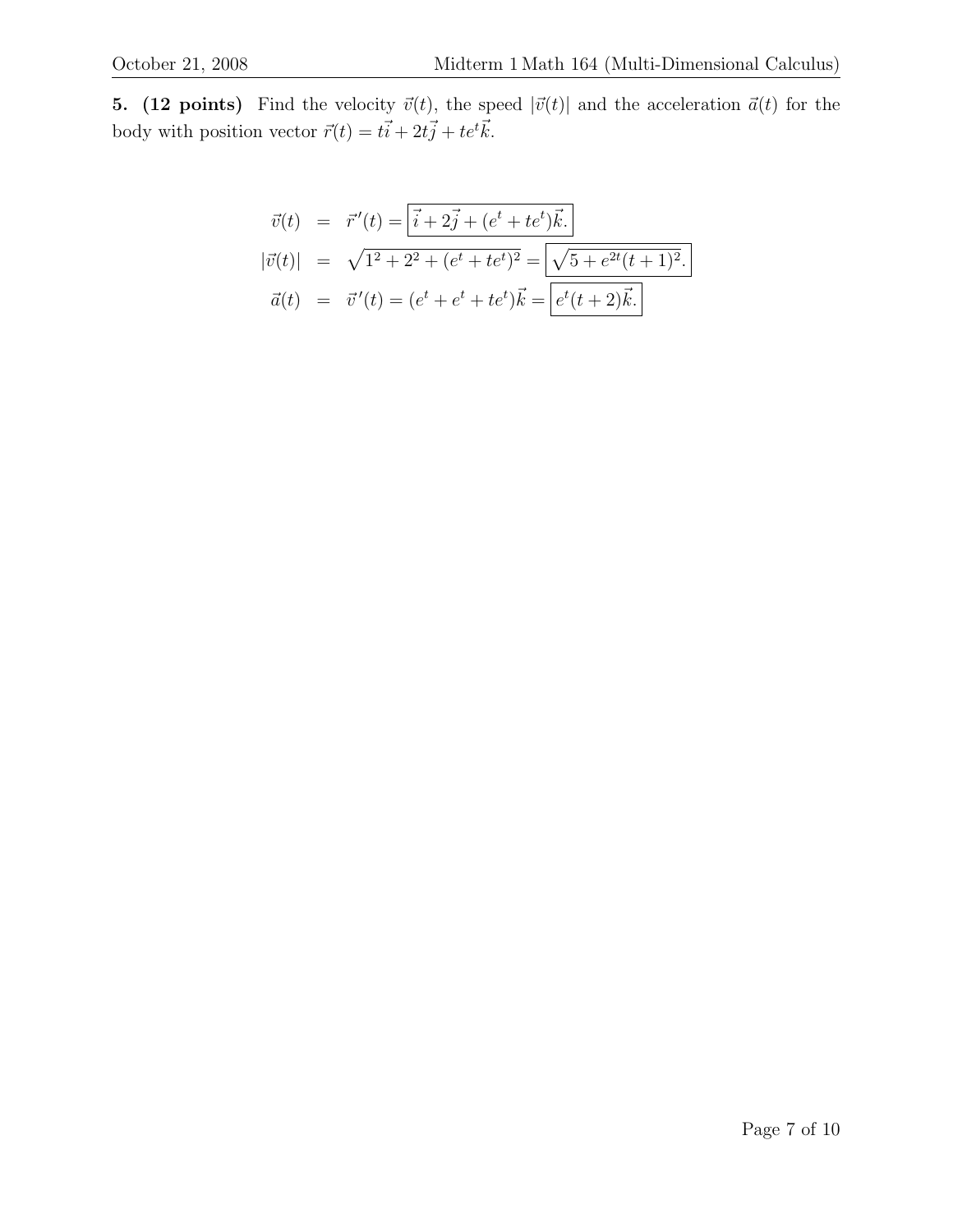.

- **6.** (16 points) For the curve given by  $\vec{r}(t) = (\sin t)\vec{i} + (\cos t)\vec{j} + t\vec{k}$ , find:
- (a) a <u>unit</u> tangent vector  $\vec{T}$  at the point on the curve where  $t = \pi$ .

The vector  $\vec{r}'(t) = (\cos t)\vec{i} - (\sin t)\vec{j} + \vec{k}$  is a tangent vector, so a unit tangent vector is given by

$$
\vec{T}(t) = \frac{\vec{r}'(t)}{|\vec{r}'(t)|} = \frac{(\cos t)\vec{i} - (\sin t)\vec{j} + \vec{k}}{\sqrt{\cos^2 t + \sin^2 t + 1}} = \frac{(\cos t)\vec{i} - (\sin t)\vec{j} + \vec{k}}{\sqrt{2}}
$$

$$
\vec{T}(\pi) = \frac{(\cos \pi)\vec{i} - (\sin \pi)\vec{j} + \vec{k}}{\sqrt{2}} = \boxed{-\frac{1}{\sqrt{2}}\vec{i} + \frac{1}{\sqrt{2}}\vec{k}}.
$$

(b) the curvature  $\kappa$  when  $t = \pi$ .

$$
\kappa(t) = \frac{|\vec{T}'(t)|}{|\vec{r}'(t)|} = \frac{\frac{1}{\sqrt{2}}|(-\sin t)\vec{i} - (\cos t)\vec{j}|}{\sqrt{2}}
$$

$$
= \frac{\sqrt{\sin^2 t + \cos^2 t}}{2} = \boxed{\frac{1}{2}}.
$$

(c) the length of the curve from  $t = 0$  to  $t = \pi$ .

$$
L = \int_{a}^{b} |\vec{r}'(t)| dt = \int_{0}^{\pi} \sqrt{2} dt = \boxed{\pi\sqrt{2}}.
$$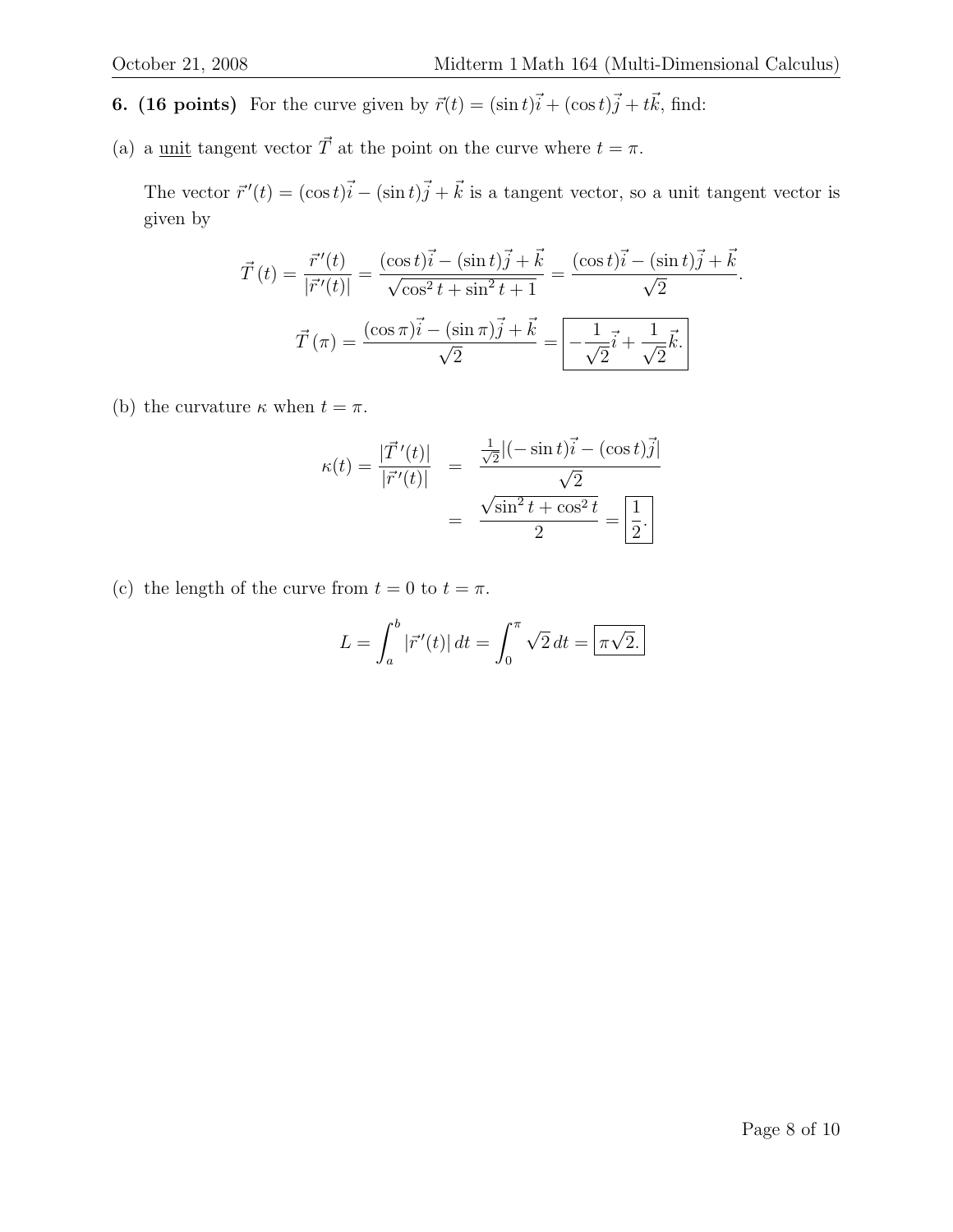7. (8 points) Show that  $\lim_{(x,y)\to(0,0)}$ xy  $\frac{xy}{x^2+y^2}$  does not exist.

Along the *y*-axis (i.e., the line  $x = 0$ ),

$$
\lim_{(x,y)\to(0,0)}\frac{xy}{x^2+y^2} = \lim_{y\to 0}\frac{0\cdot y}{0^2+y^2} = 0.
$$

However, along the line  $y = x$ ,

$$
\lim_{(x,y)\to(0,0)}\frac{xy}{x^2+y^2} = \lim_{x\to 0}\frac{x\cdot x}{x^2+x^2} = \lim_{x\to 0}\frac{x^2}{2x^2} = \frac{1}{2}.
$$

Since the two limits are not equal, the limit does not exist.

8. (10 points) Find the equation of the tangent plane to the surface

$$
z = f(x, y) = x2 + y2 + \sin xy
$$
 at  $P0 = (0, 2, 4)$ 

The equation of the tangent plane is given by the linearization of  $f(x, y)$  near  $(x_0, y_0) = (0, 2)$ :

$$
z = L(x, y) = f(0, 2) + \frac{\partial f}{\partial x}(0, 2) \cdot (x - x_0) + \frac{\partial f}{\partial y}(0, 2) \cdot (y - y_0).
$$

First observe that

$$
f(0,2) = 0^2 + 2^2 + \sin(0 \cdot 2) = 4;
$$

in fact, this piece of information is given to us as the z-coordinate of the point  $P_0$ . Now

$$
\frac{\partial f}{\partial x} = 2x + y \cos xy, \text{ so } \frac{\partial f}{\partial x}(0, 2) = 2 \cdot 0 + 2 \cdot \cos(0 \cdot 2) = 2;
$$
  

$$
\frac{\partial f}{\partial y} = 2y + x \cos xy, \text{ so } \frac{\partial f}{\partial y}(0, 2) = 2 \cdot 2 + 0 \cdot \cos(0 \cdot 2) = 4.
$$

Putting this all together, we obtain

$$
z = 4 + 2(x - 0) + 4(y - 2) = 2x + 4y - 8;
$$
 or  

$$
2x + 4y - z = 8.
$$